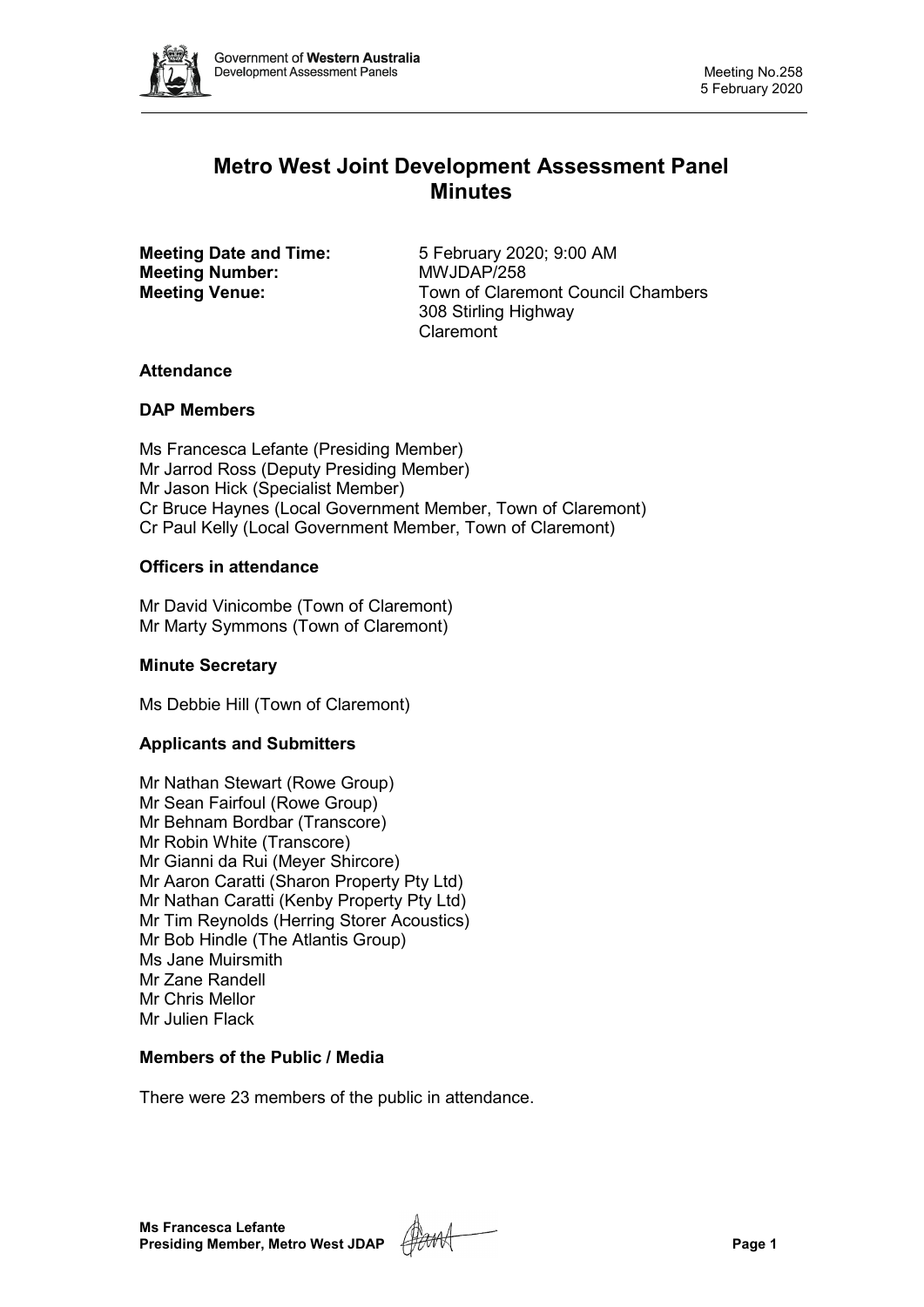

## **1. Declaration of Opening**

The Presiding Member declared the meeting open at 9:02am on 5 February 2020 and acknowledged the traditional owners and pay respect to Elders past and present of the land on which the meeting was being held.

The Presiding Member announced the meeting would be run in accordance with the DAP Standing Orders 2017 under the *Planning and Development (Development Assessment Panels) Regulations 2011*.

The Presiding Member advised that the meeting is being audio recorded in accordance with Section 5.16 of the DAP Standing Orders 2017 which states *'A person must not use any electronic, visual or audio recording device or instrument to record the proceedings of the DAP meeting unless the Presiding Member has given permission to do so.'* The Presiding Member granted permission for the minute taker to record proceedings for the purpose of the minutes only.

#### **2. Apologies**

Nil

#### **3. Members on Leave of Absence**

Nil

#### **4. Noting of Minutes**

DAP members noted that signed minutes of previous meetings are available on the [DAP website.](https://www.dplh.wa.gov.au/about/development-assessment-panels/daps-agendas-and-minutes)

#### **5. Declaration of Due Consideration**

All members declared that they had duly considered the documents.

#### **6. Disclosure of Interests**

In accordance with section 2.4.9 of the DAP Code of Conduct 2017, DAP Members, Cr Bruce Haynes and Cr Paul Kelly, declared that they participated in a prior Council meeting in relation to the application at item 10.1. However, under section 2.1.2 of the DAP Code of Conduct 2017, Cr Haynes and Cr Kelly acknowledged that they are not bound by any previous decision or resolution of the local government and undertakes to exercise independent judgment in relation to any DAP application before them, which will be considered on its planning merits.

In accordance with section 6.2 and 6.3 of the DAP Standing Orders 2017, the Presiding Member determined that the members listed above, who had disclosed an impartiality interest, were permitted to participate in the discussion and voting on the item.

In accordance with section 2.4.10 of the DAP Code of Conduct 2017, DAP Member, Ms Francesca Lefante, declared that she participated in a State Administrative Tribunal process in relation to the application at item 10.1.

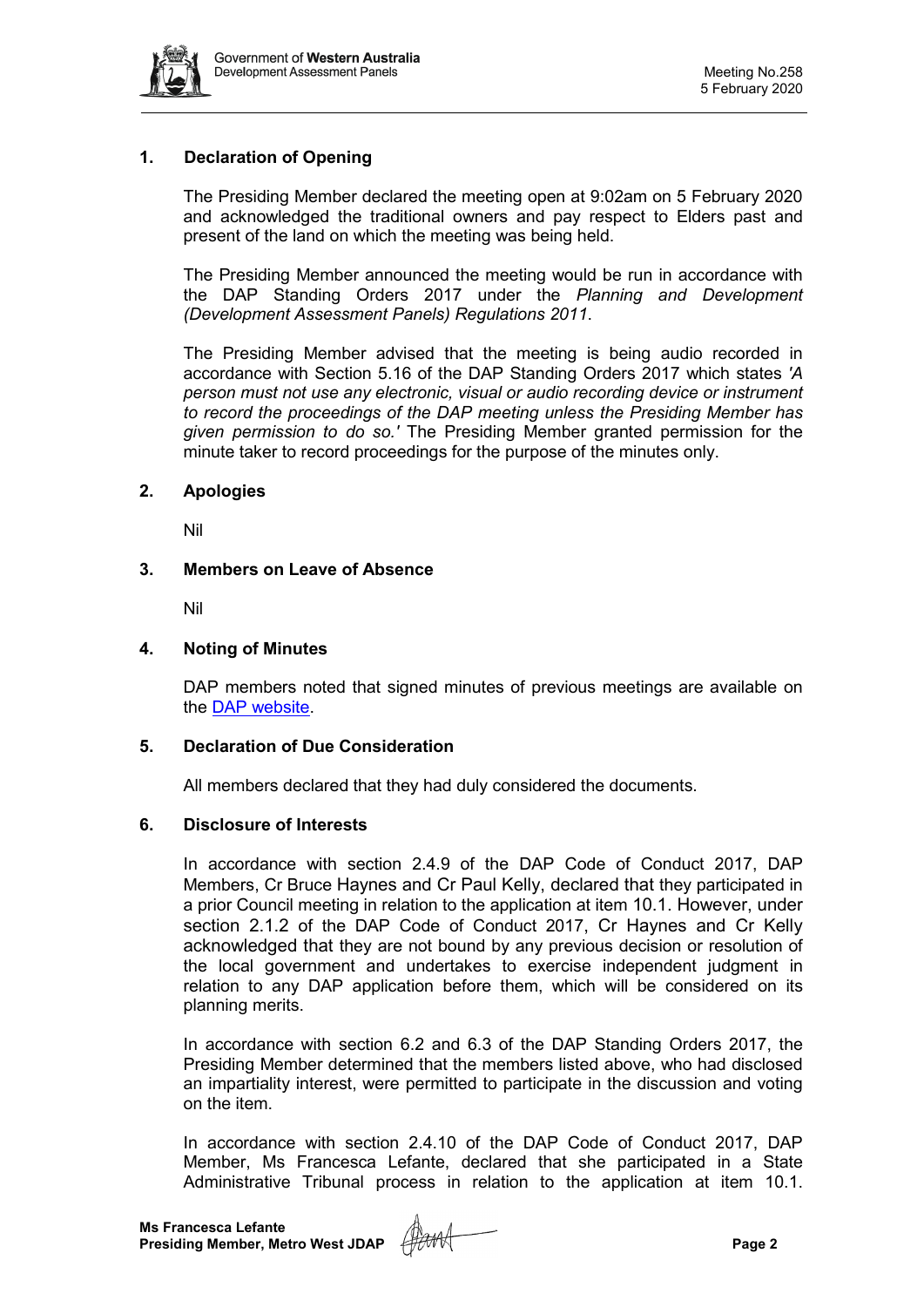

However, under section 2.1.3 of the DAP Code of Conduct 2017, Ms Lefante acknowledged that she is not bound by any confidential discussions that occurred as part of the mediation process and undertakes to exercise independent judgment in relation to any DAP applications before her, which will be considered on its planning merits.

## **7. Deputations and Presentations**

- **7.1** Ms Jane Muirsmith addressed the DAP against the application at Item 10.1.
- **7.2** Mr Zane Randell addressed the DAP against the application at Item 10.1.
- **7.3** Mr Julien Flack addressed the DAP against the application at Item 10.1.
- **7.4** Mr Chris Mellor (Mellor Architects) addressed the DAP against the application at Item 10.1.
- **7.5** Mr Marty Symmons (Town of Claremont) addressed the DAP against the application at Item 10.1 and responded to questions from the panel.
- **7.6** Mr Giannie da Rui (Meyer Shircore) addressed the DAP in support of the application at Item 10.1.
- **7.7** Mr Behnam Bordbar (Transcore) addressed the DAP in support of the application at Item 10.1 and responded to questions from the panel.
- **7.8** Mr Sean Fairfoul (Rowe Group) addressed the DAP in support the application at Item 10.1 and responded to questions from the panel.
- **7.9** Mr David Vinicombe (Town of Claremont) addressed the DAP in relation to the application at Item 10.1 and responded to questions from the panel.

## **PROCEDURAL MOTION**

**Moved by:** Ms Francesca Lefante **Seconded by:** Mr Jarrod Ross

That the meeting be adjourned for a period of five (5) minutes to allow the Town of Claremont Officers to review the alternate resolutions provided by the applicant.

## **The Procedural Motion was put and CARRIED UNANIMOUSLY.**

*The meeting was adjourned at 11:04am. The meeting was reconvened at 11:14am.*

## **8. Form 1 – Responsible Authority Reports – DAP Application**

Nil

**9. Form 2 – Responsible Authority Reports – Amending or cancelling DAP development approval**

Nil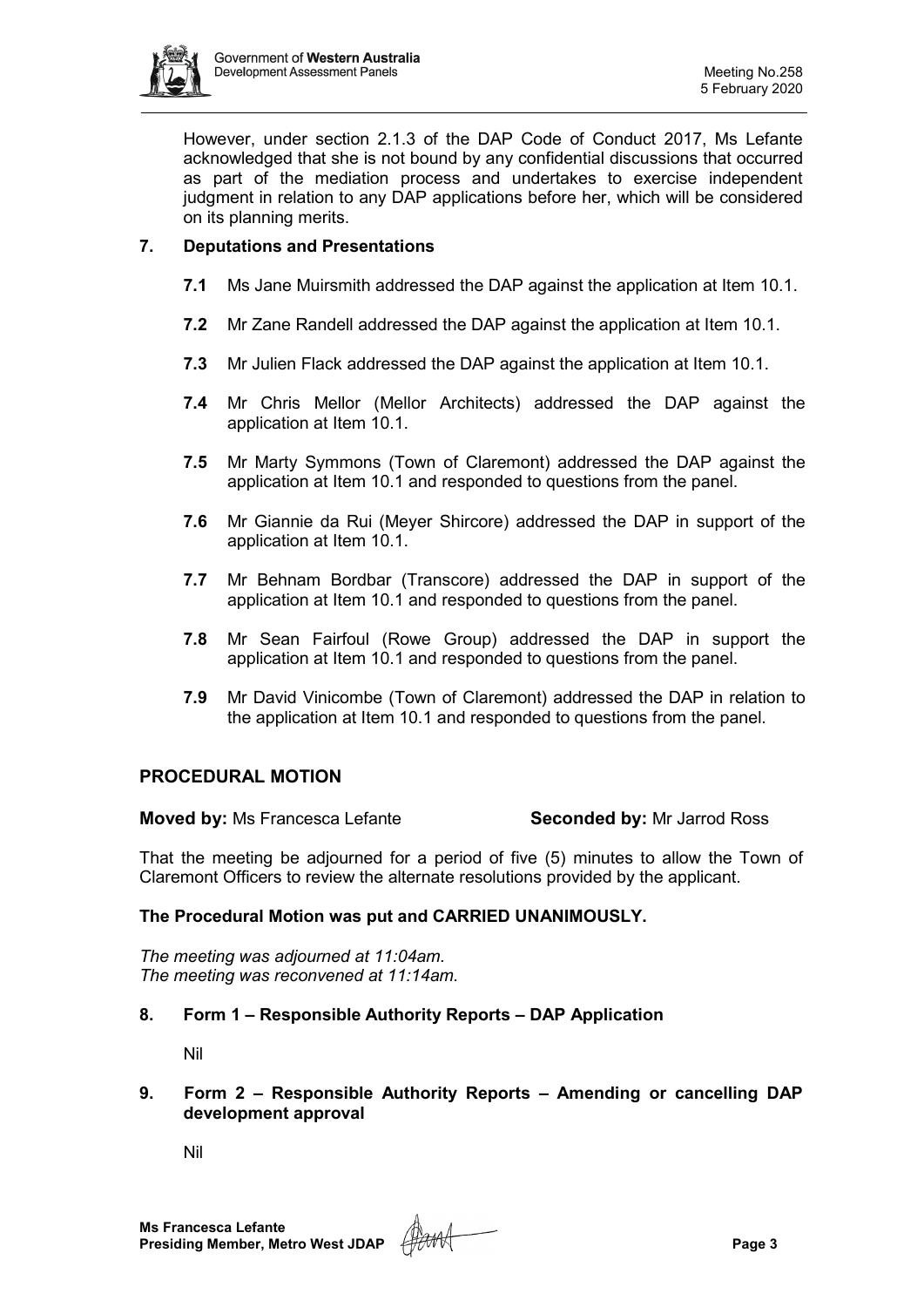

#### **10. Appeals to the State Administrative Tribunal**

| <b>10.1 Property Location:</b><br><b>Development Description:</b><br>Applicant:<br>Owner: | Lots 18-19 (162-164) Alfred Road, Claremont<br><b>Child Care Centre</b><br>Sharon Property Pty Ltd C/- Rowe Group<br>Sharon Property Pty Ltd Nathan Caratti, Kenby<br>Property Pty Ltd Aaron Caratti |
|-------------------------------------------------------------------------------------------|------------------------------------------------------------------------------------------------------------------------------------------------------------------------------------------------------|
| Responsible Authority:<br>DAP File No:                                                    | Town of Claremont<br>DAP/19/01600                                                                                                                                                                    |

#### **REPORT RECOMMENDATION**

#### **Moved by:** Cr Bruce Haynes **Seconded by:** Cr Paul Kelly

That the Metro West Joint Development Assessment Panel, pursuant to section 31 of the *State Administrative Tribunal Act 2004* in respect of SAT application DR 161 of 2019, resolves to:

**Reconsider** its decision dated 12 July 2019 and **refuse** DAP Application reference DAP/19/01600 and accompanying amended plans Attachment 3 in accordance with Clause 68 of Schedule 2 (Deemed Provisions) of the *Planning and Development (Local Planning Schemes) Regulations 2015* and the provisions of Part V of the Town of Claremont Local Planning Scheme No.3, for the following reasons:

#### **Reasons**

- 1. The proposed Child Care Centre is inconsistent with Town of Claremont Local Planning Scheme No. 3 with respect to:
	- a. Day Care Centre is an 'SA' use within Table 1 Land Use Table. It is considered the proposal will have a significant detrimental impact on the existing quiet residential amenity of residents in the locality by way of increased traffic volumes and safety, on street parking and visual amenity. Accordingly the land use is not considered to be an appropriate land use within the 'Residential' zone.
	- b. Clause 46(3) which requires *"the continuation of the domestic scale and architectural character of the area…"* It is considered the bulk of the building and the excessive area of hardstand for parking is not fully in keeping with the residential character of the area
- 2. The proposed Child Care Centre is inconsistent with Town of Claremont Local Planning Policy 206 – Child Care Centres with respect to:
	- a. Location requirements as:
		- i. The proposal is not contained within a preferred zone, nor immediately adjacent to a preferred zone.
		- ii. The proposal does not adjoin a compatible land use and the traffic increase has not been demonstrated to be suitable from an engineering view.
		- iii. The site is not of sufficient size to accommodate the development without impacting on the amenity of the surrounding area.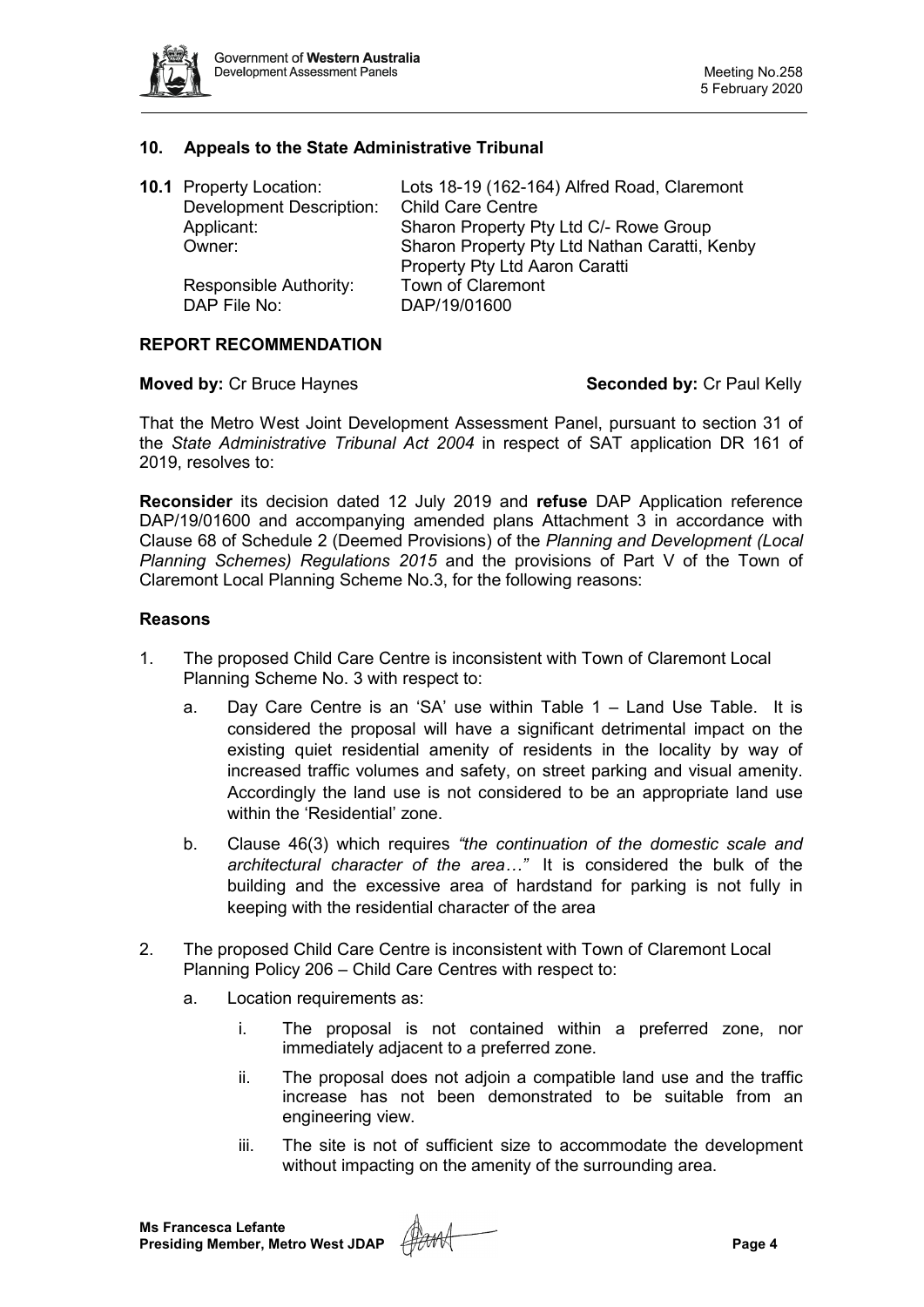

- iv. Access to the site includes access from a local access street which is likely to result in traffic, parking and associated amenity concerns.
- v. The proposal is located on a high traffic volume road where noise is likely to have an adverse impact on the site.
- b. Site requirements, as the site is not of sufficient size to accommodate the development with required outdoor play areas suitably located.
- c. Development requirements as:
	- i. The visual appearance of the parking associated with the development does not reflect the residential character of the area with excessive hardstand area.
	- ii. Outdoor play areas are located adjacent to the residential boundary to the east and considered to be disruptive to residential amenity.
	- iii. The Traffic Impact Statement does not take into consideration the locational circumstances of the site. The increase in traffic will have a detrimental impact on levels of service for the Alfred Road and Butler Avenue intersection, and may result in increased safety risks. It is noted that the residents submitted an independent Traffic Impact Statement which makes a number of recommendations for modifications to the road network to improve traffic and pedestrian safety which cannot be accommodated due to specific constraints identified at this location, further indicating that the site is not suitable for the development.
	- iv. Access is proposed from Butler Avenue which is a short no-through Access Road and is likely to have a significantly detrimental impact on the amenity of residents and locality.
	- v. Outdoor play areas are located adjacent to boundaries with residential properties, which may have a negative impact on the adioining residents.
	- vi. The introduction of a commercial Child Care Centre into the predominantly residential area will likely have a detrimental impact on the amenity of the locality in regards to traffic and parking, and consequent safety issues.
- 3. The proposed building significantly exceeds the requirements for internal and external play areas under the *Child Care Services (Child Care) Regulations 2006.*  This unnecessarily increases the bulk of the building, impacting on the existing residential amenity of the area. It also provides an opportunity for an application to be made in the future to increase the number of children at the centre, which could then potentially have an even greater impact on residential amenity.

## **The Report Recommendation was put and CARRIED (3/2).**

| Ms Francesca Lefante |
|----------------------|
| Cr Bruce Haynes      |
| Cr Paul Kelly        |
|                      |

Against: Mr Jarrod Ross Mr Jason Hick

**REASON:** In accordance with details contained in the Responsible Authority Report.